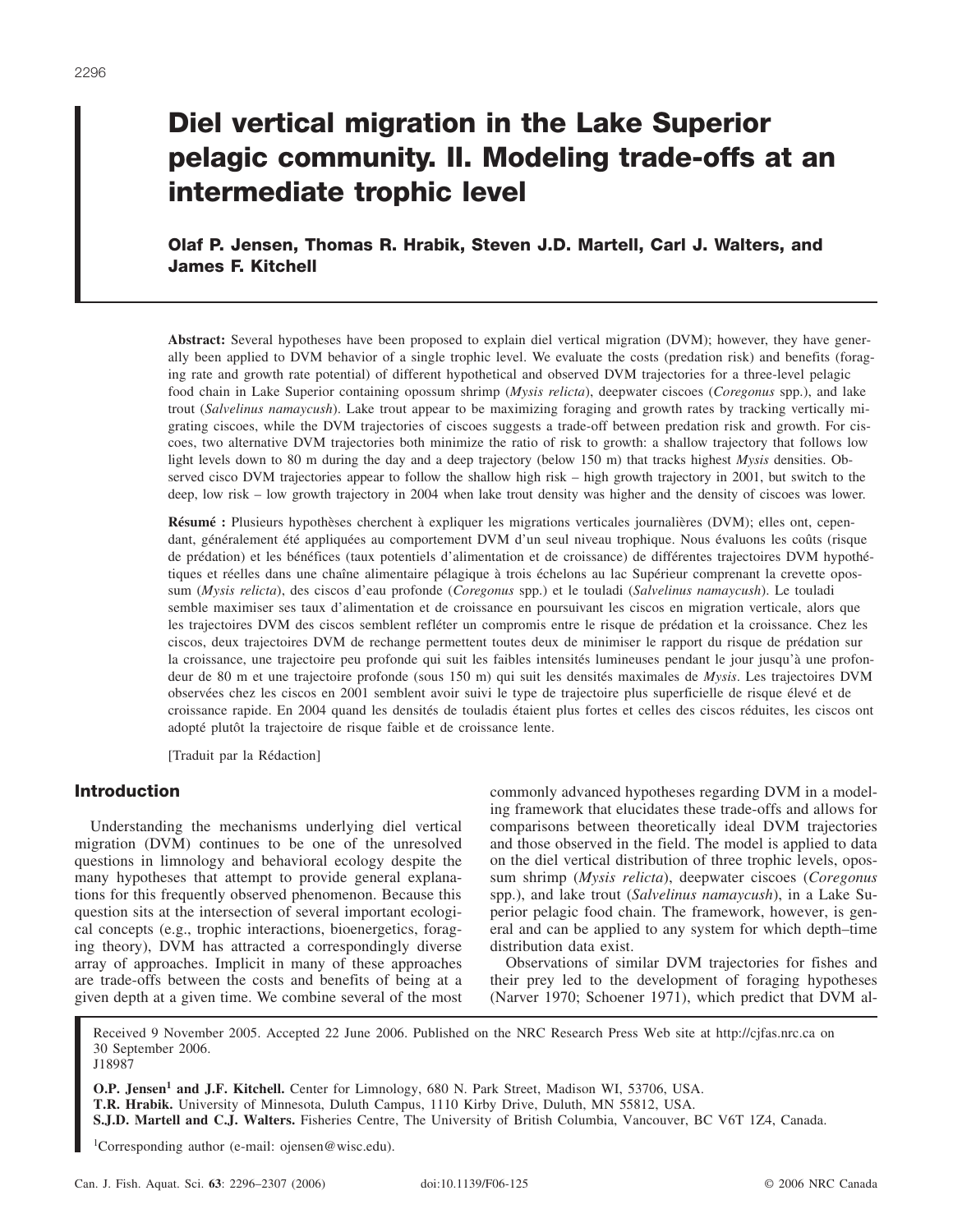lows fish to maximize consumption rates (or conversely to minimize foraging time required to obtain a given quantity of food). In the Laurentian Great Lakes, DVM in alewives (*Alosa pseudoharengus*; Janssen and Brandt 1980) and ciscoes (Eshenroder and Burnham-Curtis 1999, 2001) has been explained as a means of maximizing feeding rates on vertically migrating *Mysis*. Foraging hypotheses were extended by bioenergetic theories to include temperature-dependent metabolic costs as well as foraging benefits (Brett 1971). Bioenergetic hypotheses predict that DVM will allow fish to maximize growth rate, and they provide a rationale for migration trajectories that do not place fish in depths of highest prey density (Bevelheimer and Adams 1993). Foraging and bioenergetic hypotheses have been most successful at explaining DVM patterns for species at top trophic positions where predation risk is not a consideration.

Foraging and energetic approaches have failed to explain DVM at intermediate trophic levels for which predation is an important source of mortality (Levy 1990*a*, 1990*b*, 1991). Experimental evidence has shown that the addition of predators can induce changes in behavior and habitat use by fishes (Werner et al. 1983; He et al. 1993) and that the effects of such predator-induced changes depend on food availability (Biro et al. 2003*a*, 2003*b*). Eggers (1978) postulated predation risk as a driving factor in juvenile sockeye salmon (*Oncorhynchus nerka*) distributions in Lake Washington where zooplankton prey are comparatively abundant and observed that a variety of foraging strategies, including brief feeding near the surface and prolonged feeding at low light intensity, might all result in similar food intake and similar predation risk.

For a visual planktivore preyed upon by a visual piscivore, the ratio of predation risk  $(\mu)$  to growth rate  $(G)$  (Werner and Gilliam 1984) is minimized at intermediate light intensity, assuming that the reaction distances of predator and prey are similar and respond in a similar manner to changes in light intensity (Clark and Levy 1988). In addition to predicting that sockeye salmon should use DVM to allow them to feed during crepuscular periods when foraging rates are high relative to predation risk (the "antipredation window"), the model used by Clark and Levy (1988) predicts that to achieve maximum fitness, sockeye should follow a DVM trajectory that would allow them to obtain a critical minimum size at the lowest possible risk.

For understanding DVM of fish at intermediate trophic levels, which are subject to the constraints of both growth and risk avoidance, the model of Clark and Levy (1988) was a substantial improvement over previous hypotheses, which focused on only one side of the equation. More recent laboratory feeding experiments, however, have shown that at least for some fish species, the relationship between reaction distance and light intensity differs substantially between planktivores and piscivores (De Robertis et al. 2003). Scheuerell and Schindler (2003) modified the Clark and Levy (1988) model for calculating µ/*G* by adding empirically derived reaction distance functions for both predators and prey and found that juvenile sockeye experience daily antipredation windows of seasonally varying duration and timing.

DVM has been documented at three trophic levels of the Lake Superior pelagic community. Vertical migration of *Mysis* has been observed in Lakes Superior (Bowers 1988), Michigan (Beeton 1960; Grossnickle and Morgan 1979; Janssen and Brandt 1980), and Huron (Beeton 1960). Recent work in Cayuga Lake, New York, and Lake Ontario has shown that *Mysis* vertical migration patterns are driven by diel changes in light intensity at depth (Gal et al. 1999), with the thermocline setting the upper limit of the nighttime migration (Gal et al. 2004). Hydroacoustic and trawl surveys show clear evidence of DVM among ciscoes in Lake Michigan (Eshenroder et al. 1998; TeWinkel and Fleischer 1999) and Lake Superior (Hrabik et al. 2006). Predation risk from piscivorous lake trout has been previously considered as a driver of DVM in sockeye (Stockwell and Johnson 1999; Hardiman et al. 2004), and DVM by lake trout has been observed in Lake Superior (Hrabik et al. 2006).

We consider DVM of ciscoes in light of three previously hypothesized goals of the behavior: (*i*) maximizing foraging or growth rate potential, (*ii*) minimizing predation risk, and (*iii*) minimizing the ratio of predation risk to growth rate potential. Predation risk is considered at both the individual and the population level. DVM patterns of lake trout are evaluated in terms of the first hypothesis, since adult lake trout are not subject to predation.

## **Materials and methods**

### **Biomass fields**

Depth- and time-specific costs and benefits of DVM for each trophic level were calculated for a hypothetical 0.0075 g *Mysis*, 125 g coregonid, and 675 g lake trout over a 200 m by 24 h depth–time field divided into 5 m by 20 min intervals. We consider only the pelagic fraction of each trophic level, since individuals near the bottom are difficult to distinguish using hydroacoustic methods. Biomass fields and DVM trajectories were derived from field observations of *Mysis*, ciscoes, and lake trout in Lake Superior.

Concurrent hydroacoustic and midwater trawl sampling of ciscoes and lake trout was conducted in May and August 2001 and August 2004 (Hrabik et al. 2006). Because the DVM pattern was clearest in 2004, the model is developed from data collected at that time; however, DVM trajectories of coregonids observed in 2001 are also considered. Probability density functions, which describe the depth distribution of ciscoes and lake trout by 20 min intervals, were developed by fitting cubic regression splines to the hydroacoustic data (Hrabik et al. 2006). To limit the effect of depth on DVM patterns, we used only those portions of the hydroacoustic survey track that occurred in depths of 150– 250 m. Thermal profiles and secchi depths were measured during the course of the surveys and showed little interannual variation (Hrabik et al. 2006).

*Mysis* vertical migration patterns could not be evaluated using the hydroacoustic survey data because of low-level ship noise. We therefore used published data from vertical stage net tows and submersible collections in eastern Lake Superior on 26–27 July 1986 (Bowers 1988). This study collected data over three depth intervals: 0–50, 50–200, and 200–280 m. To evaluate vertical migration patterns over a 200 m depth range (the approximate average of our hydroacoustic survey), we proportionally compressed the two deeper strata to 50–150 and 150–200 m. In addition, field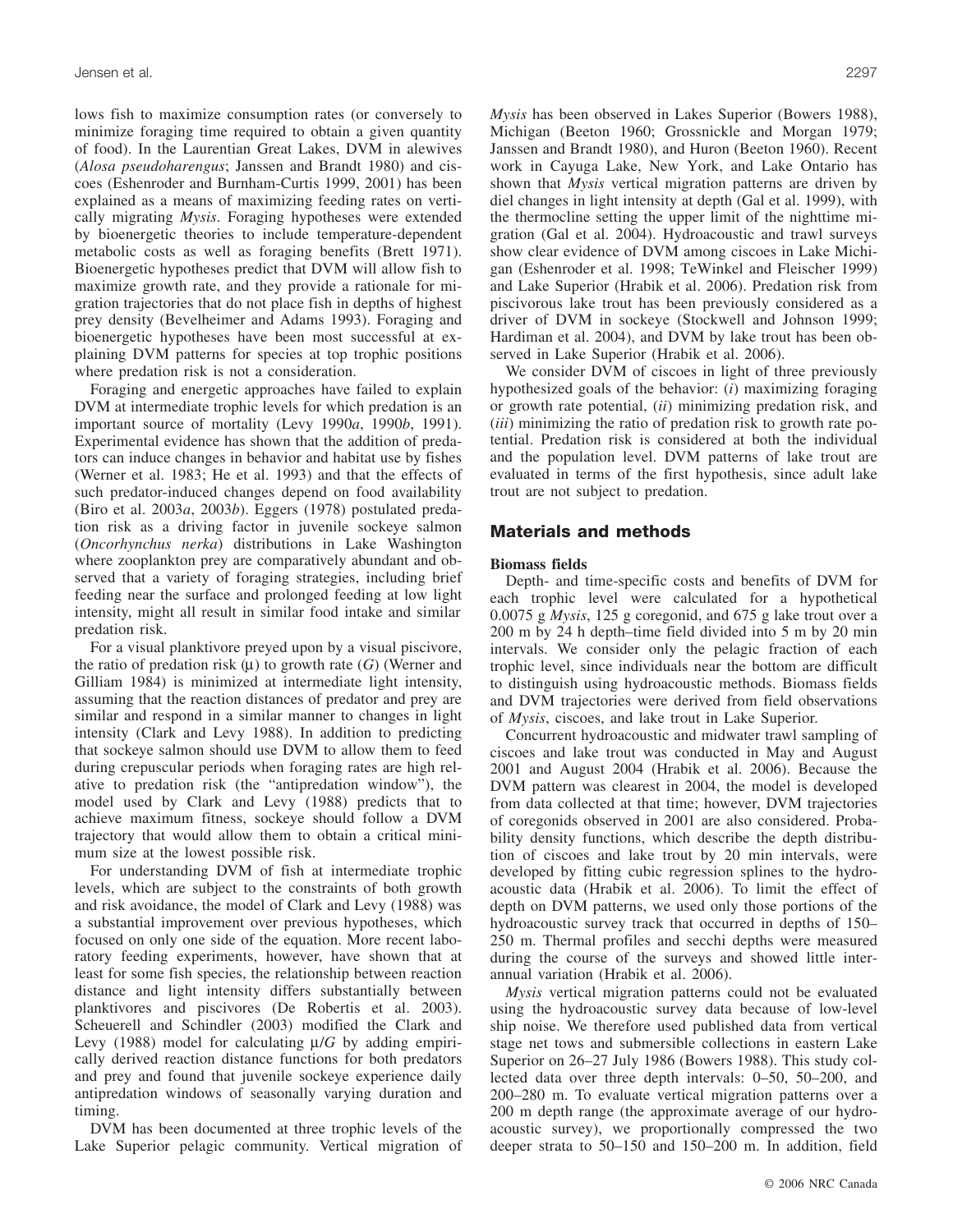| Parameter                      | Value                                                           | Unit                                | Source                                   |
|--------------------------------|-----------------------------------------------------------------|-------------------------------------|------------------------------------------|
| <b>Biological</b>              |                                                                 |                                     |                                          |
| Lake trout                     |                                                                 |                                     |                                          |
| Weight $(W_{T3})$              | 675                                                             | g                                   | Assumption                               |
| Swimming speed $(v_{T3})$      | $11.7 W_{T3}^{0.05} e^{(0.0405T)} = 20 - 24$                    | $m \cdot min^{-1}$                  | Stewart et al. 1983                      |
| Areal density                  | 0.000 063                                                       | individuals $\cdot$ m <sup>-2</sup> | Hrabik et al. 2006                       |
| Coregonids                     |                                                                 |                                     |                                          |
| Weight $(W_T)$                 | 125                                                             | g                                   | Assumption                               |
| Swimming speed $(v_{T2})$      | $7.23 W_{T2}^{0.25} = 24 \text{ cm} \cdot \text{s}^{-1} = 14.5$ | $m \cdot min^{-1}$                  | Rudstam et al. 1994                      |
| Areal density                  | 0.01                                                            | individuals $\cdot$ m <sup>-2</sup> | Hrabik et al. 2006                       |
| <i>Mysis</i>                   |                                                                 |                                     |                                          |
| Length $(L_{T1})$              | 0.015                                                           | m                                   | Johannsson 1995                          |
| Dry weight $(W_{T1})$          | 0.0075                                                          | g                                   | Johannsson 1995                          |
| Swimming speed $(v_{T1})$      | 0.6                                                             | $m \cdot min^{-1}$                  | Mason and Patrick 1993                   |
| Areal density                  | 750                                                             | individuals $\cdot$ m <sup>-2</sup> | Bowers 1988                              |
| Physical                       |                                                                 |                                     |                                          |
| Extinction coefficient $(k)$   | 0.15                                                            | $m^{-1}$                            | Koenings and Edmundson $1991^a$          |
| Turbidity $(\tau)$             | 0.5                                                             | <b>NTU</b>                          | Koenings and Edmundson 1991 <sup>a</sup> |
| Temperature $(T)$              | $6 - 10$                                                        | $^{\circ}{\rm C}$                   | Measured                                 |
| Light level at surface $(I_0)$ | $0 - 5.7 \times 10^4$                                           | $\mathbf{I}$                        | <b>NSRDB 2004</b>                        |

**Table 1.** Biological and physical parameters used in the foraging and predation risk models.

*a* Based on relationships between average Secchi depth (10 m) and *k* and turbidity for clear lakes.

observations showed a high concentration of *Mysis* in the deep scattering layer just below the thermocline during thermally stratified periods (Beeton 1960; Bowers and Grossnickle 1978; Levy 1991). This high concentration of *Mysis* could not be adequately represented using the 0–50 m net data. We therefore assumed that 70% of the *Mysis* biomass recorded by Bowers (1988) in the 0–50 m interval at night was found in the 5 m interval at the top of the hypolimnion (15–20 m), with the remaining biomass for the 0–50 m interval spread equally among the other depth bins. The sensitivity of the model results to this assumption and to potential changes in *Mysis* density is evaluated.

## **Foraging model**

Foraging rate potential (FRP) was calculated using the general encounter rate model of Gerritsen and Strickler (1977), as applied by Mason and Patrick (1993):

$$
(1) \qquad \text{FRP} = \left(\frac{\pi R_{ij}^2}{3}\right) \left(\frac{3v_j^2 + v_i^2}{v_j}\right) d_i
$$

where  $R_{ij}$  is the reaction distance of predator *j* (lake trout or ciscoes) preying on prey *i* (ciscoes or *Mysis*, respectively),  $v_j$ and  $v_i$  are predator and prey swimming speeds, respectively, and  $d_i$  is the depth- and time-specific prey density (depth and time subscripts are suppressed for clarity). Swimming speeds of *Mysis* and ciscoes were assumed to be constant, while swimming speed of lake trout is temperature-, and consequently depth-dependent, as defined in Table 1. FRP is a theoretical quantity based on encounter rates. It is useful for comparing foraging opportunities among different depths and times, but is not meant as an estimate of consumption.

### **Reaction distance**

Reaction distance, or the distance at which fish show an attack response to prey, has been measured for coregonids and lake trout in laboratory feeding studies. It is important to distinguish between reaction distance and visual acuity. For piscivores, the latter may remain high at distances much greater than those that trigger a strike (Breck 1993). For ciscoes feeding on *Mysis*, we modified the parameters of the slope (β) equation of the reaction distance model developed by Wright and O'Brien (1984) for planktivorous white crappie (*Pomoxis annularis*) to fit reaction distances observed for lake herring (*Coregonus artedi*) feeding on *Limnocalanus macrurus* (2.46 mm) at light levels of 2–1500 lx (Link and Edsall 1996):

(2) 
$$
R = 1.44 \beta (l - 0.2)
$$

where *l* is the length of *Mysis* (15 mm), and β is a function of turbidity  $(τ)$  and depth- and time-specific light intensity (*I*):

(3) 
$$
\beta = 1.65[1.49 + 7.86 \arctan(\log I)](1 - \tau/30 + 4.6)
$$

Ciscoes are known to feed in the dark (TeWinkel and Fleischer 1999), indicating that there is a positive reaction distance even at 0 lx. Lacking laboratory studies of coregonids or similar planktivores feeding below 2 lx, this minimum reaction distance was adjusted until the daily growth rate predicted by the model was equal to the average daily growth increment predicted for a 125 g kiyi (*Coregonus kiyi*) from a von Bertalanffy growth model fit to data from Lake Michigan (Carlander 1969). The minimum reaction distance estimated using this method was 2 cm.

For lake trout feeding on ciscoes, we used the reaction distance function developed by Vogel and Beauchamp (1999):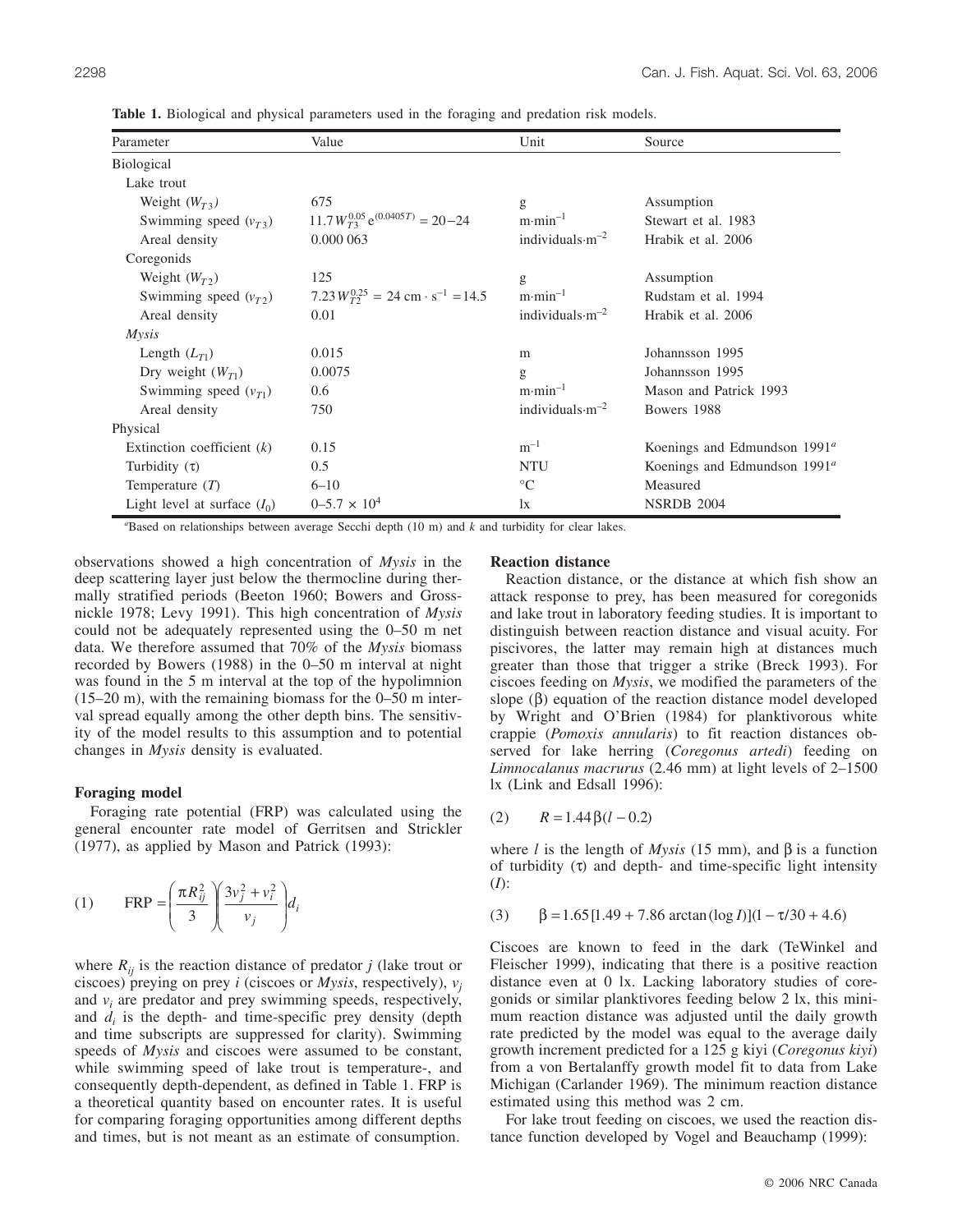(4*a*)  $R = 26.84 + 2.81 I - 6.09 \ln(\tau) - 0.025 \ln(\tau) I$ 

for light intensities less than the saturation intensity threshold (SIT, 17.83 lx) and

(4b) 
$$
R = 77.79 + 0.046 I - 6.09 \ln(\tau) - 0.025 \ln(\tau)I
$$

for light intensities greater than SIT.

Light intensity at the surface,  $I_0$ , was based on the average irradiance  $(W \cdot m^{-2})$  recorded at Duluth, Minnesota, for August 1990 (NSRDB 2004), the most recent year for which data were available, and a conversion factor for visible light of 1 W·m–2 equals 120 lx (Lampert and Sommer 1997). All three hydroacoustic surveys were conducted under clear skies to light clouds and within 5 days of the new moon (i.e., low nighttime light). Light intensity at depth *x* was calculated using the Beer–Lambert equation (Hutchinson 1957):

$$
(5) \qquad I_x = I_0 e^{-kx}
$$

where  $k$  is the extinction coefficient  $(m^{-1})$ .

## **Bioenergetic model**

A bioenergetic model based on the framework of Kitchell et al. (1977) was used to translate depth- and time-specific estimates of FRP into growth rate potential (GRP, sensu Brandt et al. 1992). Similar approaches to mapping GRP have been used by Tyler (1998) and Roy et al. (2004). All prey encounters predicted from the FRP model were assumed to have resulted in consumption up to a species- and temperature-specific maximum consumption rate  $(C_{\text{max}})$ . The bioenergetic model used the same equations as those in Hanson et al. (1997), with parameters for ciscoes taken from the generalized coregonid model (Rudstam et al. 1994) and those for lake trout taken from Stewart et al. (1983). We refer interested readers to these two papers for details of the temperature dependency of  $C_{\text{max}}$ , respiration, specific dynamic action, egestion, and excretion. The bioenergetic model used to calculate GRP was validated by comparison with Fish Bioenergetics v. 3.0 (Hanson et al. 1997).

#### **Predation risk model**

Predation risk is difficult to quantify precisely, since, as game-theory models have shown, different assumptions about the behavioral flexibility of predators and prey can lead to substantial differences in risk (Hugie and Dill 1994). To bracket this uncertainty, we consider two separate formulations of risk that represent extremes of behavioral flexibility: one based on observed predator and prey distributions and one based on the assumption that predator DVM trajectories will track (imperfectly) changes in the DVM trajectory of the prey population. The first formulation is relevant for assessing the implications of alternative DVM trajectories for an individual prey, since it holds predator and prey distributions constant. The assumption here is that predators are unlikely to change their distribution in response to an individual prey. The second formulation assumes that the observed overlap between lake trout and coregonid DVM trajectories represents the equilibrium outcome of a game between predators and prey (Iwasa 1982) (i.e., if prey change their DVM trajectory, predators will be able to adjust, so that the degree of overlap remains the same). Predator and prey densities in this case are defined as the average over a 24 h day of the predator and prey densities found along the mean prey DVM trajectory. In both cases, we can define the probability of dying due to predation in a given time and depth interval as the ratio of prey consumed  $(d_{\text{cons}})$ to total prey  $(d_{total})$  in that interval:

$$
(6) \qquad \mu = d_{\text{cons}}/d_{\text{total}}
$$

The number of consumed prey is defined by the depth- and time-specific FRP (up to *C*max) for an individual predator multiplied by the observed (the individual formulation) or average (the population formulation) predator density. Similarly, the total prey in the interval is either the observed or the average prey density. For the individual formulation, eq. 6 is not defined for intervals in which no prey were observed. Therefore, for these intervals, we follow Mason and Patrick (1993) and define  $\mu$  based on the encounter rate with predators using eq. 1, with the substitution of predator density for prey density,  $d_i$ . Equation 1 gives an encounter rate (i.e., the expected number of predators encountered per unit of time). Predation risk, however, is defined as the probability of encountering any predator (again, we assume that all encounters result in consumption). If we assume that the encounter rate estimated using eq. 1 represents the mean of a Poisson distribution (appropriate for unbounded count data), this distribution can be used to calculate the probability of encountering one or more predators.

### **Balancing predation risk and growth rate potential**

The trade-off hypothesis was evaluated by calculating the risk ratio  $(\mu/G)$  based on DVM trajectories through the depth–time fields for  $\mu$  and GRP according to the following formula:

(7) 
$$
\frac{\mu}{G} = \frac{1 - \left[ \prod_{t=1}^{72} (1 - \mu_t) \right]^{T_{\text{max}}}}{\left( \sum_{t=1}^{72} \text{GRP}_t \right) T_{\text{max}}}
$$

where  $\mu$ , and GRP, are, respectively, the probability of dying due to predation and the GRP for the 20 min time interval *t* (there are 72 of these time intervals in a 24 h day), and  $T_{\text{max}}$ is the number of days over which  $\mu/G$  is calculated. The risk ratio was calculated for 1-day and 100-day intervals to demonstrate how diel patterns in µ/*G* may vary depending on the time horizon.

We performed an individual parameter perturbation analysis (Bartell et al. 1986) on the parameters in Table 1, the minimum reaction distances of ciscoes and lake trout, and the vertical distribution of *Mysis*. Each parameter was increased and decreased by 20%, and the model was rerun with the new parameter value. Critical threshold densities of *Mysis* (i.e., the point at which qualitative changes occurred in the pattern of FRP, GRP, risk, and the risk ratio) were estimated.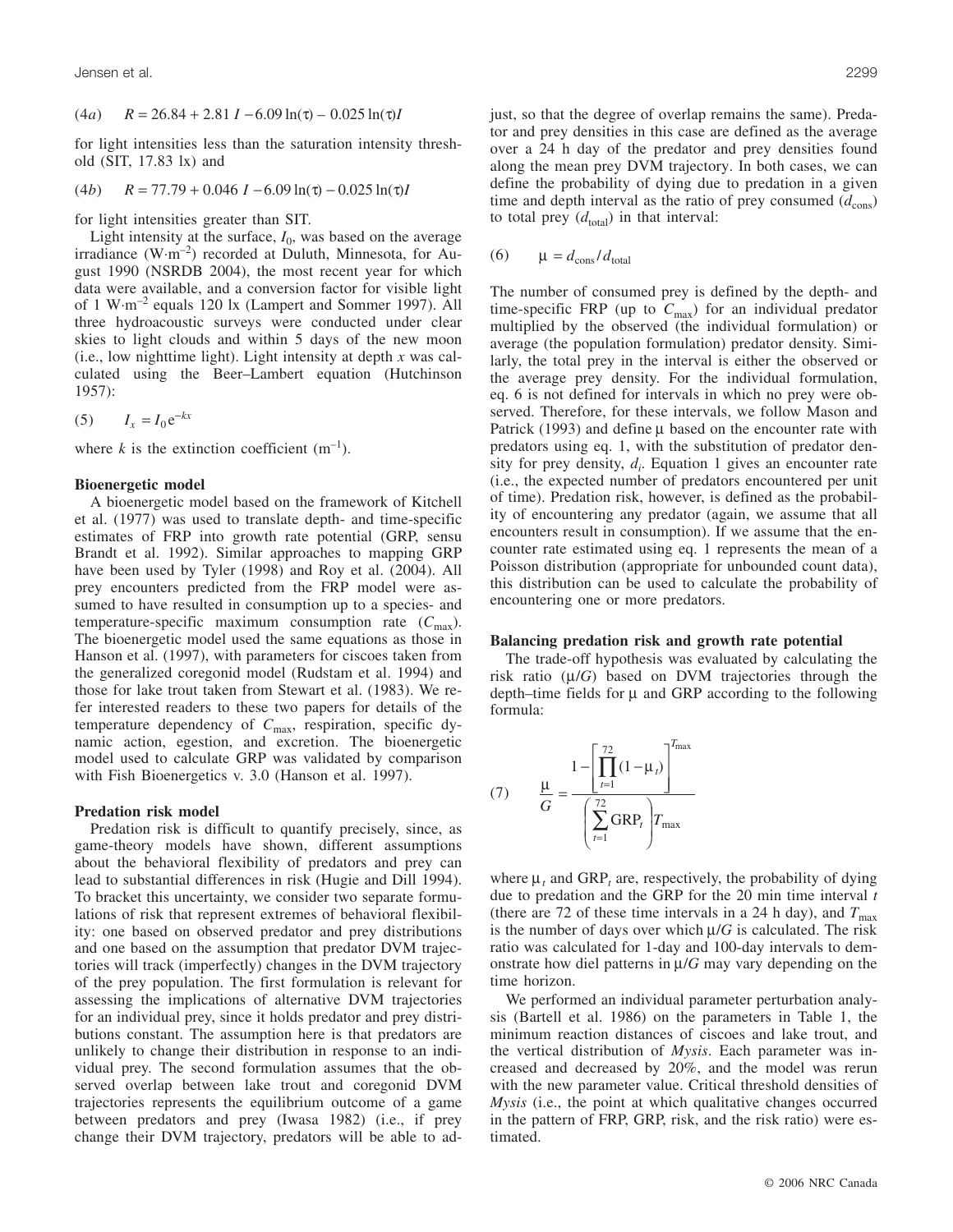

**Fig. 2.** Light level (log (lx)) by depth and time of day (*a*) based on surface light data recorded at Duluth, Minnesota, in August 1990 (NSRDB 2004) and reaction distance of ciscoes (*Coregonus* spp., broken line) and lake trout (*Salvelinus namaycush*, solid line) as a function of light level (*b*). The reaction distance function for ciscoes is based on experiments by Link and Edsall (1996). The function for lake trout is based on a study by Vogel and Beauchamp (1999).



## **Results**

## **Biomass fields**

The biomass fields of all three trophic levels (Figs. 1*a*–1*c*) show distinct DVM behavior. The vertical net tow data from Bowers (1988) show that *Mysis* occur throughout the water column, with highest densities found at the thermocline– hypolimnion interface at night and in the deepest stratum during the day. Volumetric densities of *Mysis* from Bowers (1988) varied from 0.16 individuals  $m^{-3}$  in the 0–50 m stratum during the day to 7.4 individuals $\text{m}^{-3}$  in the 150–200 m stratum during the day. Biomass fields of ciscoes and lake trout show fish density concentrated within only a few depth bins at any given time interval. Volumetric densities of ciscoes and lake trout ranged from 0 to  $1.4 \times 10^{-3}$  individuals $\cdot$ m<sup>-3</sup> and 0 to  $4.3 \times 10^{-6}$  individuals $\cdot$ m<sup>-3</sup>, respectively.



FRP for ciscoes and lake trout varied over time and depth because of the distribution of prey and because of differences in light intensity (Fig. 2*a*), which affects reaction distance (Fig. 2*b*), and temperature (Fig. 3), which affects lake trout swimming speed. The FRP field for ciscoes was dominated by light intensity and *Mysis* density (Fig. 4*a*). At night, FRP for ciscoes was greatest in the dense *Mysis* layer below the thermocline. During the day, highest FRP for ciscoes occurred at 50–80 m. Lowest FRP for ciscoes occurred in the unlit portions of the 0–50 m stratum, including the intervals just before sunrise and just after sunset. FRP in these areas was 0.06 *Mysis* consumed per 20 min time interval compared with a maximum FRP of 198 *Mysis* consumed at midday at 50 m. At this higher FRP, the maximum daily ration for a 125 g coregonid at 3 °C (1.25 g dry weight or 167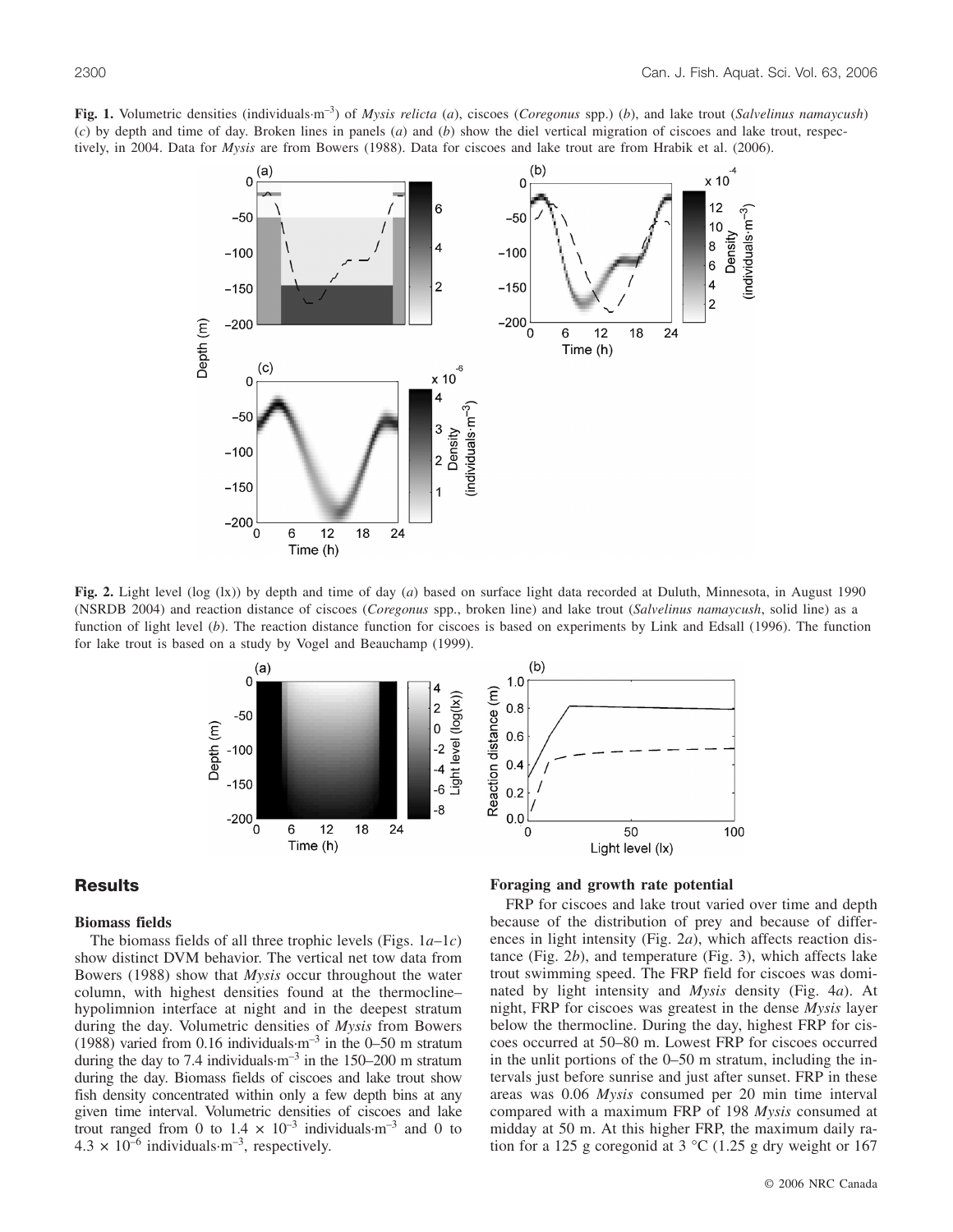**Fig. 3.** Temperature (°C) profile from August 2004 taken in the western arm of Lake Superior.



*Mysis*) could be consumed in less than 20 min. The daily FRP of a coregonid following the mean observed DVM trajectory for 2004 (white line in Fig. 4*a*) is ~60 *Mysis*.

FRP for lake trout (Fig. 4*b*) closely mirrors the distribution of ciscoes, since ciscoes generally remained in the dark. The maximum FRP for lake trout was approximately 0.15 ciscoes consumed in a 20 min time interval, compared with a maximum daily ration of 18.5 g (or equivalently one 125 g coregonid-week<sup>-1</sup>) for a 675 g lake trout at 3 °C. The daily FRP of a lake trout following the mean observed DVM trajectory for 2004 (white line in Fig. 4*b*) is 0.64 ciscoes.

GRP for ciscoes (Fig. 4*c*) is strikingly different than FRP, with GRP patterns dominated by temperature. The region of highest GRP for ciscoes occurs in the warm, well-lit waters above the thermocline during the day. Regions of positive GRP for ciscoes occurred in daytime from the surface to depths of approximately 70–90 m, below which light intensity is extremely low. Positive daytime GRP resumed below 150 m because of increased *Mysis* density. At night, positive GRP for ciscoes occurred at depths  $>50$  m and in the depth interval just below the thermocline (15–20 m). The region of highest FRP, from 50–80 m during the day, does not exhibit particularly high GRP because the high FRP in this region exceeds the maximum daily ration for a 125 g coregonid at 3 °C. Daily GRP of a coregonid following the mean observed DVM trajectory is 0.13 g.

GRP of lake trout (Fig. 4*d*) is dominated by the distribution of ciscoes, but a temperature effect is apparent as well above the thermocline. The peaks seen in the FRP field are flattened in the GRP field because many of the FRP peaks correspond to foraging rates greater than the maximum daily ration. Daily GRP of a lake trout following the mean observed DVM trajectory is 0.75 g.

## **Predation risk and the risk vs. growth trade-off**

The individual risk field (Fig. 5*a*) for ciscoes closely matches the distribution of lake trout. Highest individual risk occurs in depth–time bins in which lake trout are most concentrated. By definition, there is zero individual risk in bins containing no lake trout. The lower individual risk in places where ciscoes and lake trout overlap reflects the reduction in individual risk associated with being one of many individuals in a large group. The population risk field (Fig. 5*b*), which assumes that lake trout would be able to track changes in the coregonid DVM trajectory, reflects differences in light intensity and temperature. Dark regions (i.e., at night or at depths below the depth of light penetration during the day) below the thermocline all show equal and low population risk. Highest population risk occurs in the surface layer during the day. Population risk in this region is  $\sim$ 28 times greater than that in dark regions below the thermocline.

The ratio of individual risk to GRP for ciscoes calculated over 1 day (Fig. 6*a*) reflects the distribution of lake trout as well as the location of depth–time bins in which GRP is negative. Population risk to GRP calculated over 1 day (Fig. 6*b*) is minimized at night in the high *Mysis* density layer below the thermocline. During the day, two alternative zones show approximately equal population risk to GRP: (*i*) a crescent of low light (approximately 0.2–1 lx) that extends from the surface at dawn, down to 80 m at noon, and back near the surface at dusk and (*ii*) the region from 150 to 200 m. Two regions of high population risk to GRP are evident: one in the shallowest depth bin during full daylight and one occurring in a semicircle above the low-light crescent. Risk becomes relatively more important when individual risk to GRP is calculated over a period of 100 days (Fig. 6*c*). When population risk/GRP is calculated over 100 days (Fig. 6*d*), there is a reversal in the high risk, high growth area near the surface during the day, which now becomes a minimum for the risk/GRP ratio.

#### **Sensitivity analysis**

Changes in swimming speed and prey density generally had a proportional effect on FRP (i.e., a 20% increase in either variable yielded a 20% increase in FRP), since encounter rate is a product of these variables and search area. The exception was the swimming speed of prey, which had very little effect. For example, a 20% change in swimming speed of ciscoes resulted in only a 10% change in FRP of lake trout. The swimming speed of *Mysis* had virtually no effect on FRP of ciscoes. The effect of swimming speed and prey density on GRP, risk, and the risk ratio was less pronounced than the effect on FRP, and in depths–times where FRP exceeded the maximum consumption rate, there was no effect. The assumed weight of prey had a proportional effect on consumption (by weight) of predators and a smaller effect on GRP, risk, and the risk ratio. An independent 20% perturbation in the length of *Mysis* (used in the reaction distance model for ciscoes) resulted in ~40% change in the maximum FRP of ciscoes, but no change in the FRP experienced by ciscoes along the mean DVM trajectory in 2004, since this trajectory was largely in the dark where reaction distance was set by the minimum reaction distance. The perturbation in *Mysis* length had a much smaller effect on GRP and the risk ratio, since the maximum FRP greatly exceeded the maximum consumption rate.

Perturbations to the light parameters  $(k, \tau, I_0)$  resulted in vertical shifts in the daytime portions of the depth–time field for FRP. For example, a 20% decrease in *k* (the most sensitive of the light parameters) extended the region of maximum daytime FRP for ciscoes from 50–80 to 50–100 m because of increased light penetration. Maximum values of FRP for ciscoes (i.e., at 50 m at noon) increased by 28%. Smaller changes in FRP were observed at other depths and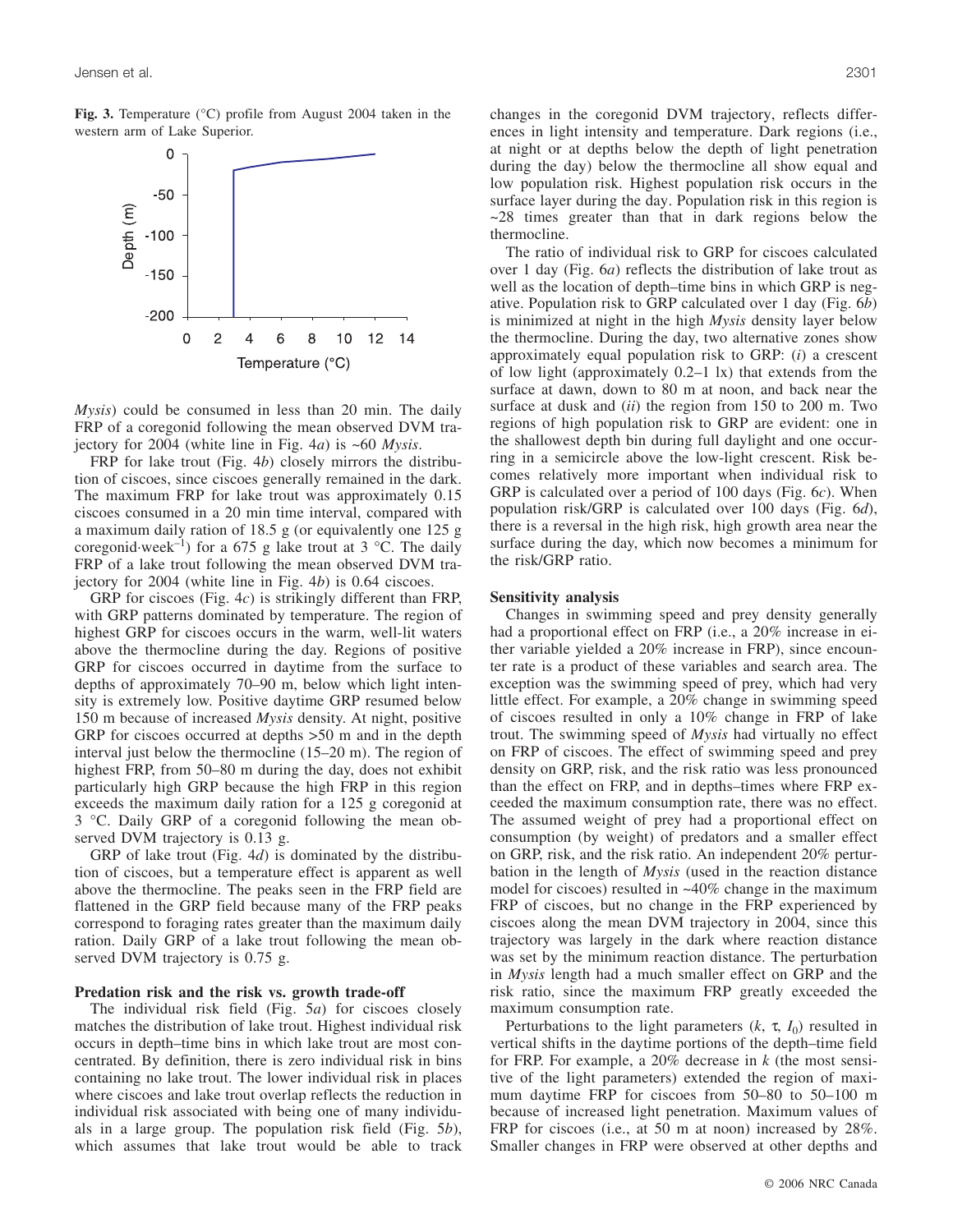

**Fig. 5.** Individual (*a*) and population (*b*) predation risk for ciscoes (*Coregonus* spp.) by depth and time. White lines represent the mean diel vertical migration trajectory of ciscoes in 2004.



times. Changes in GRP, risk, and the risk ratio were less extreme. For example, the 20% decrease in *k* resulted in an 8% increase in  $\mu$  for ciscoes at 50 m at noon.

Values of FRP for ciscoes and lake trout were sensitive to the minimum reaction distance. A 20% change in reaction distance resulted in a 40% change in FRP in the dark and lesser changes in the light.

The relatively high FRP and GRP for ciscoes just below the thermocline at night depended on the existence of a high-density *Mysis* layer. Such a layer has been frequently observed (Beeton 1960; Bowers and Grossnickle 1978; Levy 1991), but could not be quantitatively estimated from the available data on *Mysis* vertical distribution. If less than 62% of the *Mysis* observed by Bowers (1988) in the 0–50 m layer at night occurred in the depth bin just below the thermocline, higher FRP would be found below 50 m at night. During the day, the presence of highest FRP in the 50–80 m layer was based on modest densities of *Mysis* (0.94 individuals·m–3) at these depths. These densities would need to be lower than 0.013 individuals $\cdot$ m<sup>-3</sup> for higher FRP during the day to be found in deeper water.

## **Discussion**

## **Do coregonids undergo vertical migration to increase foraging and growth or to reduce predation risk?**

Previous consideration of coregonid vertical migration has focused on the potential foraging and growth benefits of migrating along with *Mysis*. Eshenroder and Burnham-Curtis (1999) suggested that vertical migration in deepwater ciscoes might have evolved in response to the vertical migration of *Mysis*. TeWinkel and Fleischer (1999) debated whether *Mysis* were driving the vertical migration, but noted that vertically migrating bloater (*Coregonus hoyi*) in Lake Michigan had a higher percentage of stomachs containing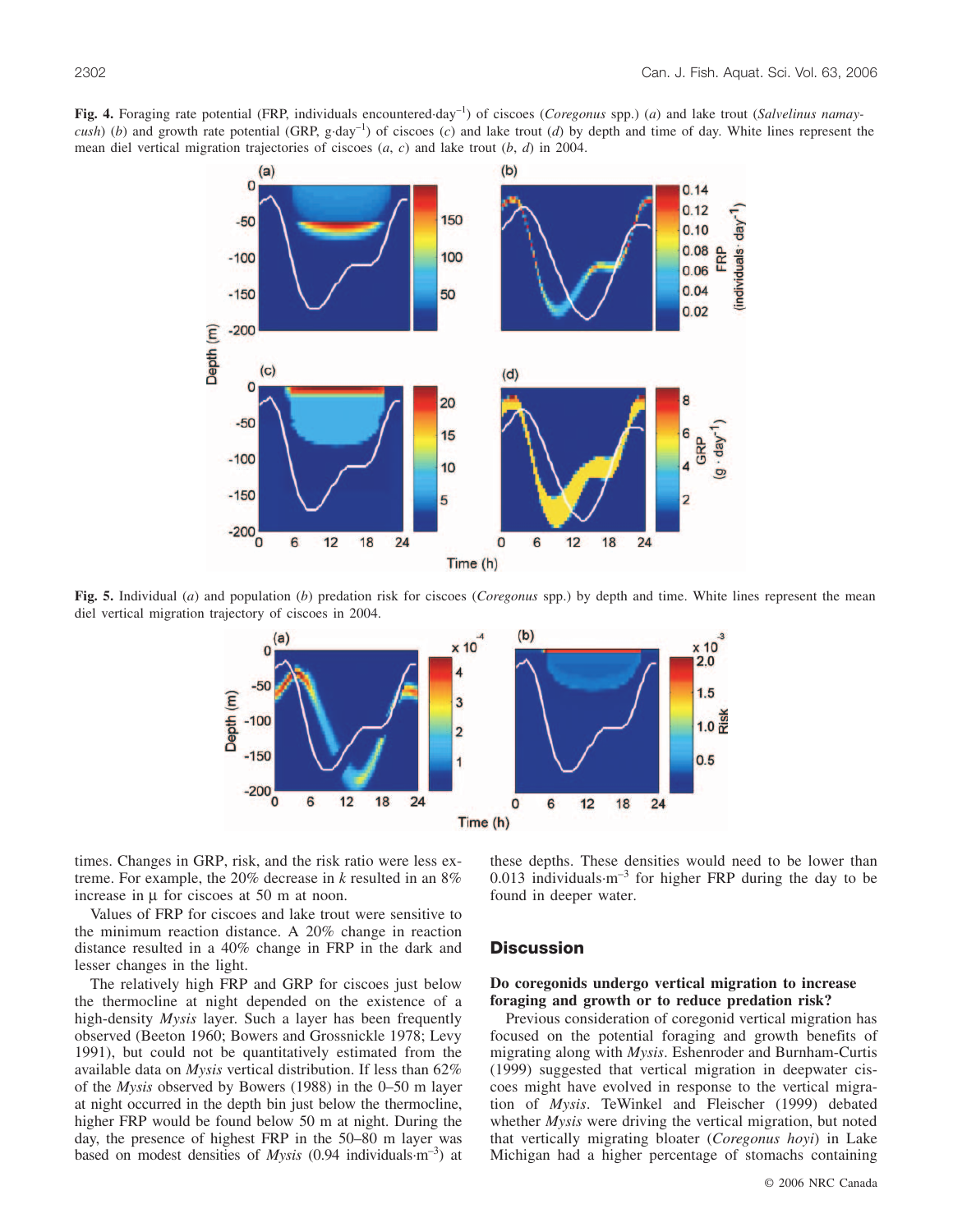**Fig. 6.** The ratio of predation risk to growth rate potential (GRP) for ciscoes (*Coregonus* spp.) by depth and time of day calculated over a time period of 1 day using individual (*a*) and population (*b*) risk formulas and calculated over 100 days using individual (*c*) and population (*d*) risk formulas. Depth–time bins in which GRP was less than 0.25 g·day<sup>-1</sup> are unshaded. Lines represent the mean diel vertical migration trajectories of ciscoes in May and August 2001 (magenta and red, respectively) and August 2004 (black).



recently ingested prey than did bloater that remained on the bottom.

Our results offer little support for the hypothesis that a deep vertical migration confers a foraging or growth rate benefit for ciscoes. Higher foraging rates and GRP could be achieved through any number of alternative trajectories. At night, the maximum foraging rate and growth rate are found in the depth bin just below the thermocline, and DVM trajectories of ciscoes from all three time periods pass through or near this interval. During the day, however, substantially higher foraging rates and GRP can be found at depths with higher light levels, even though *Mysis* densities are dramatically lower at such depths. This is because even relatively low light levels increase the reaction distance of ciscoes, allowing them to search much larger volumes of water. Since all three observed DVM trajectories for ciscoes remain in low light and below the thermocline, they do not seem to be taking advantage of foraging opportunities available in higher light environments or more favorable temperatures for growth available near the surface. There are, of course, aspects of foraging behavior that are not captured by the model. For example, *Mysis* suspended in the water column may also be more visible to ciscoes from below if they are silhouetted against the surface. Other less understood aspects of visual predation such as polarization contrast (Sabbah and Shashar 2006) or near-ultraviolet light (Loew et al. 1993) may also be important.

Reducing predation risk is a more compelling explanation for the observed vertical migration of ciscoes, but is still incomplete. From the point of view of the individual, following the DVM trajectory chosen by the bulk of conspecifics results in lower individual risk; however, this observation begs the question: why does the group follow a particular DVM trajectory? The observed DVM trajectories of ciscoes kept them at low light levels, but not in complete darkness, throughout the day. A risk-minimizing population would stay entirely below the thermocline and below the depth of light penetration. This situation is approached by the deep DVM trajectory observed in 2004; however, all hypothetical DVM trajectories that avoid light and avoid the warmer epilimnion result in equally low risk.

The risk ratio based on population risk offers the best evidence for the benefit of a vertical migration. Two alternative minimum  $\mu/G$  DVM trajectories are apparent. These trajectories overlap in the layer below the thermocline at night. During the day, the shallow trajectory follows a crescent that begins at the surface at dawn, moves progressively deeper during the day down to 80 m at noon, and ascends to near the surface at dusk. The deep trajectory descends from the layer below the thermocline into the 150–200 m stratum during the day. Both of these minimum  $\mu/G$  trajectories are apparent in the risk ratio calculated over 1 and 100 days. The DVM trajectories observed in 2001 appear to follow the shallow (high risk, high growth) minimum  $\mu/G$  trajectory. For 2004, when local lake trout densities were higher and coregonid densities were lower (Hrabik et al. 2006), the DVM trajectory is substantially deeper and appears to follow the deep (low risk, low growth) trajectory. This comparison assumes similar vertical distribution of light intensity and *Mysis* in 2001 and 2004.

#### **Time-dependency of the risk ratio**

Substantial differences in the  $\mu/G$  patterns were apparent when these values were calculated over 100 days rather than 1 day. Werner and Gilliam (1984) proposed the ratio of risk to growth as a fitness-optimizing criterion for the timing of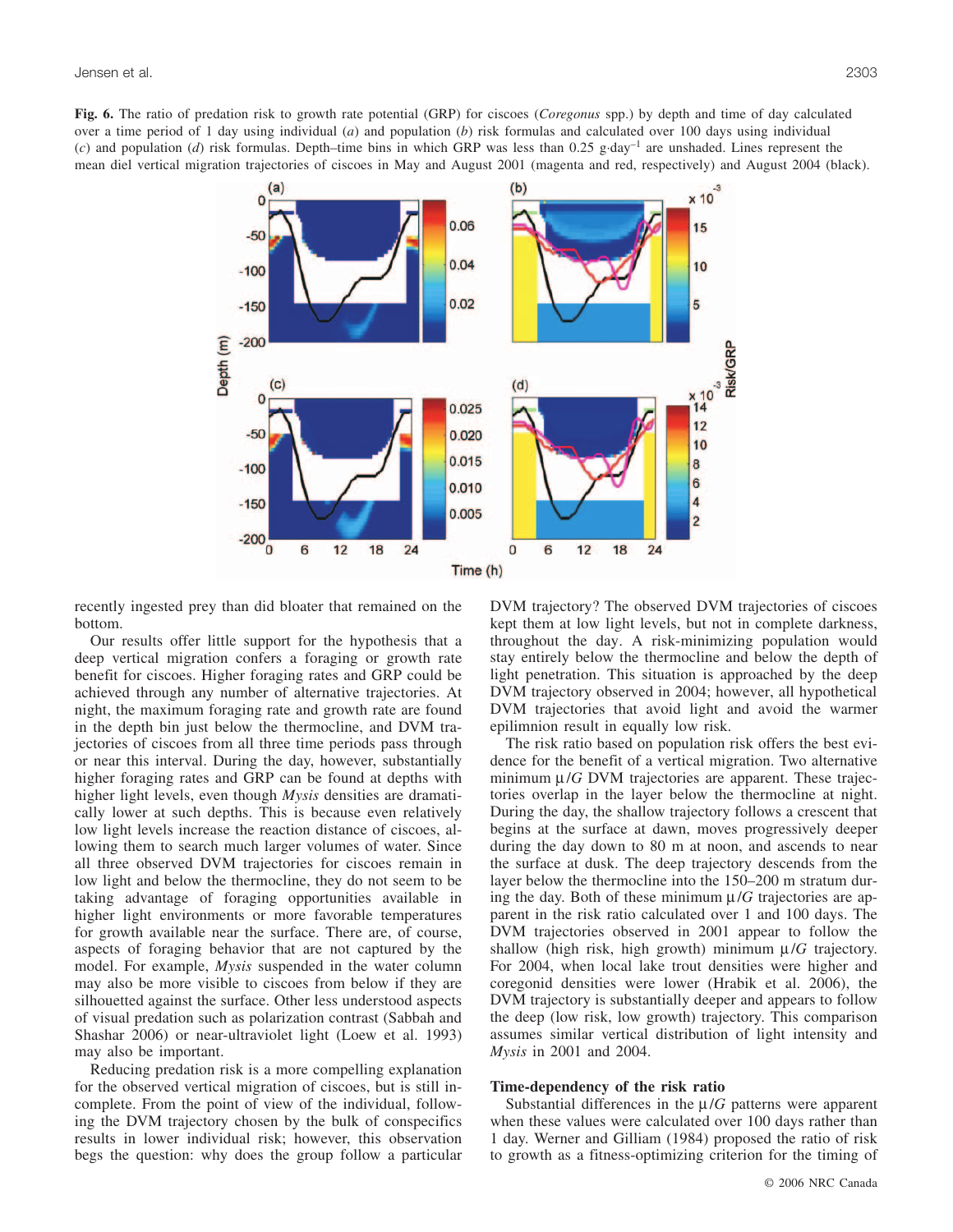ontogenetic habitat shifts. Clark and Levy (1988) and Scheuerell and Schindler (2003) used the same criterion to understand trade-offs in juvenile sockeye vertical migration. Both growth and predation risk in Werner and Gilliam's (1984) example were instantaneous rates. In Scheuerell and Schindler's (2003) analysis and in the analysis presented here, growth and predation risk are modeled as discrete time functions, with the result that the value of  $\mu/G$  depends on the time interval chosen, since survival probability is an exponential function of time, while over limited time periods, growth is approximately linear (Fig. 7; and see eq. 7 above). At very low or very high risk levels, the rate of increase in risk is low, and increases in growth dominate the equation. The opposite condition prevails at intermediate risk levels, where risk rises rapidly with time. Additionally, neither growth nor risk should be extrapolated indefinitely based on daily rates, as seasonal and ontogenetic changes in vital rates are likely. Figures 6*b* and 6*d* highlight a limitation of the risk ratio when extrapolated into the future. The shallow depth intervals in the daytime show relatively high µ/*G* when calculated for a single day, but low  $\mu/G$  for the 100day period. This result occurs because risk (the probability of predation mortality over the time period) reaches a maximum of one, while growth continues to accrue. Such timedependency of  $\mu/G$  must be considered when using discrete time calculations. The presence of size-dependent mortality bottlenecks (not considered here), such as winter periods when smaller individuals are likely to starve, will also influence the risk ratio (Schindler 1999).

### **Foraging and growth maximization by lake trout**

In sharp contrast with ciscoes, lake trout appear to be following a DVM trajectory that offers substantial foraging and growth benefits. In Lake Superior, lake trout achieve high GRP not by seeking optimal temperatures, but by tracking the DVM trajectory of their coregonid prey. The fact that lake trout apparently do not follow a DVM trajectory that perfectly maximizes their GRP is not surprising considering that (*i*) ciscoes have likely evolved predator avoidance strategies and (*ii*) lake trout have limited sensory information regarding the location of their prey. Avoidance behavior by coregonids has been evaluated by Savitz and Bardygula (1989), who estimated that 60% of coregonid encounters with piscivores result in escape. This rate is undoubtedly sensitive to environmental conditions at the time of encounter, including the respective reaction distances of predator and prey (discussed below). Assuming a 40% capture efficiency, however, would lower the daily FRP of lake trout following the mean DVM trajectory from 0.64 to 0.26 cis- $\cos \cdot \cos^{-1}$ , a value that is closer to the maximum consumption rate at 3  $\degree$ C of one 125 g coregonid-week<sup>-1</sup>. Previous applications of foraging models (e.g., Beauchamp et al. 1999) have also predicted that piscivores should encounter more than enough prey to satisfy observed growth and consumption. These results highlight the importance of understanding predator–prey interactions at fine temporal and spatial scales (Walters and Juanes 1993; Scheuerell 2004).

#### **Changing trade-offs under changing conditions**

The DVM patterns presented here represent a snapshot in space and time. Although all three components of this pe**Fig. 7.** Predation risk (probability of dying due to predation during the given time period, broken black line), growth (solid black line), and risk/growth (solid gray line) as a function of time (days), assuming a daily predation risk of 0.001 and a daily growth rate of 0.01.



lagic food chain have been shown to exhibit DVM in other times and places, the specific trajectories can differ substantially. For example, in 2001, ciscoes in the western arm of Lake Superior exhibited a much shallower and more variable DVM trajectory, with many individuals present in the 15–40 m depth range (Hrabik et al. 2006), well above the depth at which reaction distance of lake trout reaches a minimum. The model results suggest that ciscoes at this depth during the daytime experience high foraging rates, but also high risk. GRP is high above the thermocline and modest below it, because foraging rates that exceed the maximum daily ration are available at many depths. The risk ratio shows a crescent-shaped region of optimal conditions, discussed above, that occurs in deeper water.

Why are ciscoes in 2001 using this high-risk, high-growth region rather than remaining in the relative safety of deeper water? The explanation may lie in the lower lake trout and higher coregonid densities in 2001 compared with 2004. The ratio of ciscoes to lake trout in the survey area in May and August 2001 was 1008 and 2940, respectively, while in August 2004 it was down to 163 (Hrabik et al. 2006). It appears that lower lake trout densities and higher densities of ciscoes in 2001 resulted in reduced predation risk per individual cisco, allowing ciscoes to take advantage of foraging and growth opportunities at shallower depths during the day. Density-dependent changes in risk-taking behavior (Walters and Juanes 1993) may also play a role if the lower coregonid densities in 2004 (70% and 62% lower compared with May and August 2001, respectively) resulted in less competition for food. The lack of data on *Mysis* densities for these two time periods unfortunately precludes a definitive test of this hypothesis.

The observed change in DVM behavior associated with a 7- to 18-fold decline in the coregonid to lake trout ratio suggests the possibility of a behavioral cascade (Romare and Hansson 2003). Predator-induced changes in DVM behavior have already been observed in the field for marine copepods (Frost and Bollens 1992) and *Daphnia* (Stirling et al. 1990). Cascading changes in DVM behavior could have potentially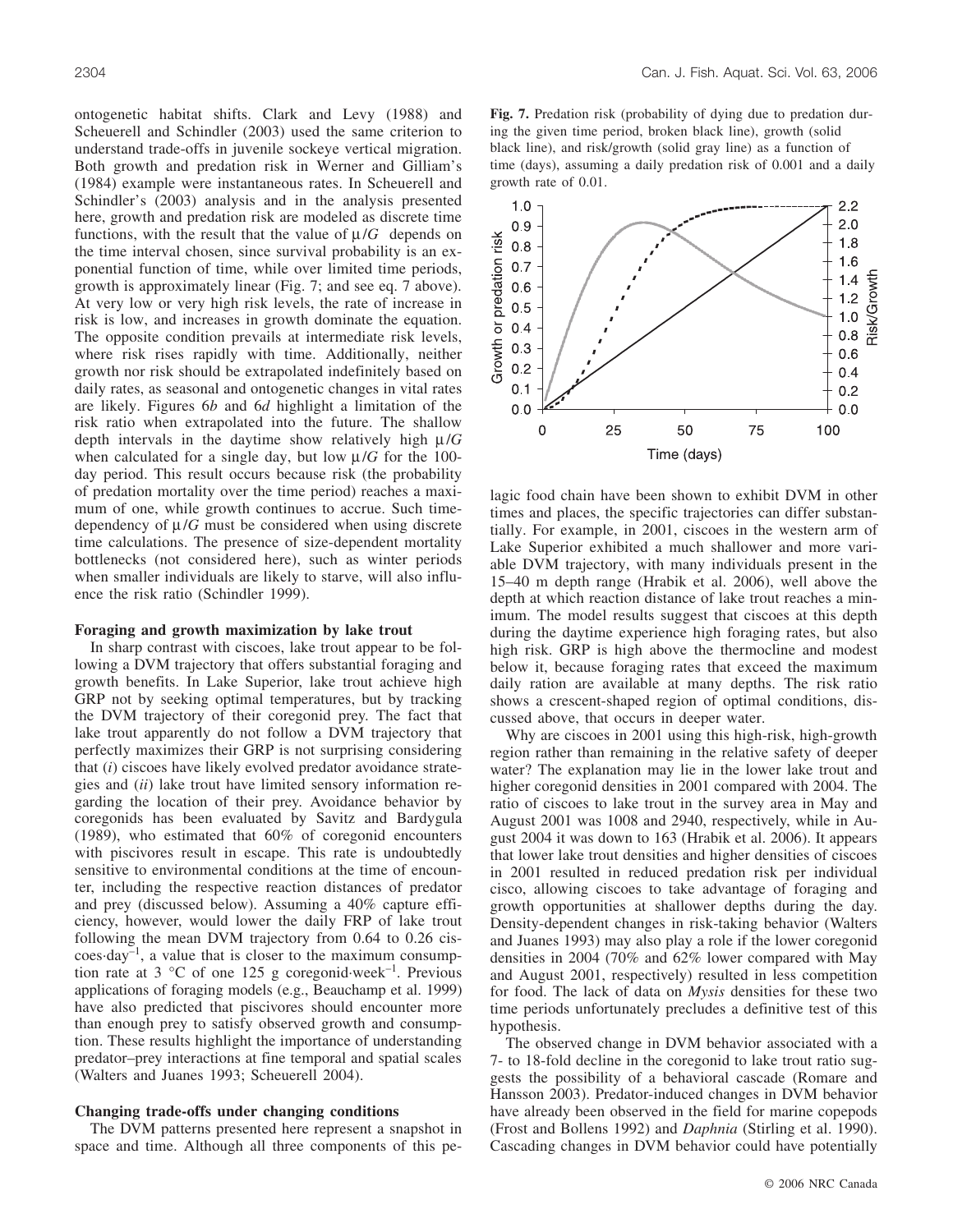**Fig. 8.** Relative reaction distance (i.e., the ratio of the reaction distance of ciscoes (*Coregonus* spp.) to that of lake trout (*Salvelinus namaycush*)) as a function of light level (lx) and turbidity (nephelometric turbidity units, NTU) (*a*) and over depth and time of day (*b*). Lines in panel (*b*) represent the diel vertical migration trajectory of ciscoes in May and August 2001 (magenta and red, respectively) and August 2004 (white).



important practical and ecological consequences. For example, the two most common fishery-independent survey techniques, trawling and gill nets, target specific depths. If the vertical distribution of lake trout or coregonids changes with abundance, the catchability coefficient for these survey techniques will also change. Such changes have potentially dangerous implications for stock assessment, since they result in a violation of the assumption that catch per unit of effort is proportional to stock size. If ciscoes increasingly engage in risk avoidance behavior as the coregonid to lake trout ratio declines, then the predation rate will decline faster than simple "reaction vat" or Lotka–Volterra models suggest. This is one of the fundamental predictions of arena foraging theory (Walters and Juanes 1993). The potential for behavioral cascades in DVM behavior suggests that future studies of DVM should be broadened to include as many trophic levels as possible.

Large changes in turbidity are also likely to have an effect on the costs and benefits of different DVM trajectories. Increased turbidity results in greater light attenuation and therefore lower light intensity at depth, a result that would compress the region of highest FRP and highest risk into shallower depths. Experimental evidence, however, suggests that turbidity is likely to effect planktivores and piscivores differently. De Robertis et al. (2003) showed that feeding rates of piscivorous sablefish (*Anoplopoma fimbria*) were substantially reduced at turbidity levels that did not hamper feeding by planktivorous juvenile chum salmon (*Oncorhynchus keta*) and walleye pollock (*Theragra chalcogramma*). This result is consistent with the reaction distance models used here for lake trout and ciscoes. The relative reaction distance (i.e., the ratio of the reaction distance of ciscoes to that of lake trout) increases with turbidity, particularly at high light levels (Fig. 8*a*). The maximum relative reaction distance occurs at very low light intensity, but not in complete darkness when turbidity is low; however, at high turbidity, a second maximum appears at high light levels. Mapped across depth and time (Fig. 8*b*) at the low turbidities observed in the study area, the region of maximum relative reaction distance occurs in a crescent that is roughly coincident with the crescents seen in the illustration of risk/growth (Figs. 6*b*, 6*d*). At higher turbidities, such as those found on the south shore of the western arm of Lake Superior, the maximum relative reaction distance would

occur at shallower depths during the day. This model prediction is consistent with observations that planktivorous rainbow smelt (*Osmerus mordax*) and larval lake herring are found nearer to the surface in high turbidity areas of the south shore of the western arm (Swenson 1978). Secchi disk casts conducted during the survey indicate low turbidity in the survey area and little difference in water clarity between 2001 and 2004 (Hrabik et al. 2006).

## **Model assumptions and sensitivity**

The model assumptions of no predator avoidance ability and no silhouetting effect for prey viewed from below are discussed above. The limitations that the lack of *Mysis* data imposes on the interannual comparison are also stated. Two remaining assumptions deserve mention. First, fine-scale patchiness is not included in the model but is potentially important for calculations of µ. *Mysis* distributions were based on vertical net tows that integrate densities over wide depth intervals. The echo integration analysis (Hrabik et al. 2006) also precludes estimation of fine-scale patchiness of ciscoes. Patchiness of prey could increase foraging rates if patches were easier to locate than individual prey, but would otherwise make foraging rates more variable. Patchiness of predators would reduce  $\mu$ , since risk is defined not by the number of encounters with predators, but by the probability of encountering any predators. If the patchiness of predators was known, its effect could be included in the model by adding an overdispersion parameter to the Poisson distribution used to calculate risk.

Reaction distances of lake trout and ciscoes are the most influential parameters in this model. Fortunately, feeding experiments have described the effect of a wide range of light intensities on reaction distance for both species. The experiments used to develop the reaction distance function for lake trout were conducted using a nested tank design in which prey were held in a small tank inside the larger experimental tank (Vogel and Beauchamp 1999). This design was used to eliminate all but visual stimuli. At short distances and in low light conditions, however, other sensory modes may increase the minimum reaction distance beyond what would be expected based on strictly visual experiments. Lake trout are known to be capable of feeding in near total darkness (Mazur and Beauchamp 2003), indicating that the minimum reaction distance is greater than zero and that nonvisual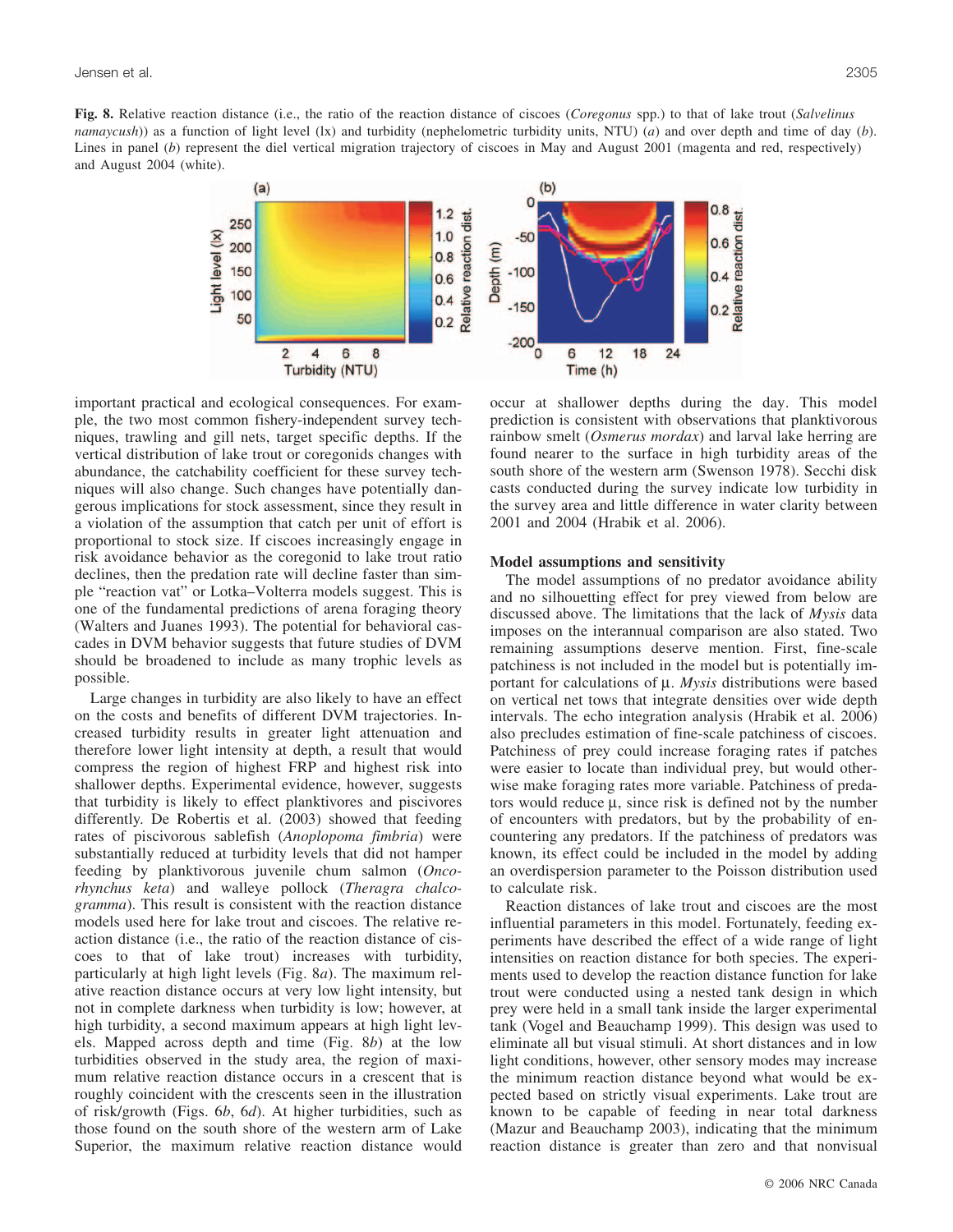stimuli may be important at night or at depths below the limits of light penetration.

In conclusion, understanding the drivers of DVM requires a quantitative framework that allows foraging, growth, predation risk, and risk/growth trade-offs to be evaluated simultaneously for multiple trophic levels. Previous hypotheses concerning DVM in coregonids have focused on the putative foraging benefits of tracking vertically migrating *Mysis*. The model presented here indicates that predation risk is also an important factor and that a migration by ciscoes into deeper water during the day results in a more favorable trade-off between risk and growth and a greater relative reaction distance compared with lake trout. Lake trout feeding on ciscoes can generally achieve higher foraging and growth rates by tracking their vertically migrating prey. Such growth benefits suggest that the siscowet (*Salvelinus namaycush siscowet*) morphotype, with its high fat content and reduced swim bladder, may indeed be an evolutionary response to the vertical migration behavior exhibited by their coregonid prey, as suggested by Eshenroder and Burnham-Curtis (1999).

## **Acknowledgements**

The helpful comments of Greg Sass on an earlier version of this manuscript are gratefully acknowledged. This work was funded by the University of Wisconsin Sea Grant Institute under grants from the National Sea Grant College Program, National Oceanic and Atmospheric Administration, US Department of Commerce, and from the State of Wisconsin (federal grant number NA16RG2257, project number R/LR-94). Additional funding was provided by a contract from the Minnesota Department of Natural Resources to T.R.H. and an Anna Grant Birge Memorial Fund award to O.P.J.

# **References**

- Bartell, S.M., Breck, J.E., Gardner, R.H., and Brenkert, A.L. 1986. Individual parameter perturbation and error analysis of fish bioenergetics models. Can. J. Fish. Aquat. Sci. **43**: 160–168.
- Beauchamp, D.A., Baldwin, C.M., Vogel, J.L., and Gubala, C.P. 1999. Estimating diel, depth-specific foraging opportunities with a visual encounter rate model for pelagic piscivores. Can. J. Fish. Aquat. Sci. **56**: 128–139.
- Beeton, A.M. 1960. The vertical migration of *Mysis relicta* in Lakes Huron and Michigan. J. Fish. Res. Board Can. **17**: 517–539.
- Bevelheimer, M.S., and Adams, S.M. 1993. A bioenergetics analysis of diel vertical migration by kokanee salmon, *Oncorhynchus nerka*. Can. J. Fish. Aquat. Sci. **50**: 2236–2349.
- Biro, P.A., Post, J.R., and Parkinson, E.A. 2003*a*. From individuals to populations: prey fish risk-taking mediates mortality in whole-system experiments. Ecology, **84**: 2419–2431.
- Biro, P.A., Post, J.R., and Parkinson, E.A. 2003*b*. Density-dependent mortality is mediated by foraging activity for prey fish in wholelake experiments. J. Anim. Ecol. **72**: 546–555.
- Bowers, J.A. 1988. Diel vertical migration of the opossum shrimp *Mysis relicta* in Lake Superior — observations and sampling from the Johnson-Sea-Link II Submersible. Bull. Mar. Sci. **43**: 730–738.
- Bowers, J.A., and Grossnickle, N.E. 1978. Herbivorous habits of *Mysis relicta* in Lake Michigan. Limnol. Oceanogr. **23**: 767–776.
- Brandt, S.B., Mason, D.M., and Patrick, E.V. 1992. Spatiallyexplicit models of fish growth rate. Fisheries, **17**: 23–35.
- Breck, J.E. 1993. Foraging theory and piscivorous fish Are forage fish just big zooplankton? Trans. Am. Fish. Soc. **122**: 902–911.
- Brett, J.R. 1971. Energetic response of salmon to temperature: a study of some thermal relations in the physiology and freshwater ecology of sockeye salmon. Fish. Bull. **70**: 99–113.
- Carlander, K.D. 1969. Handbook of freshwater fishery biology. Vol. 1. The Iowa State University Press, Ames, Iowa.
- Clark, C.W., and Levy, D.A. 1988. Diel vertical migrations by juvenile sockeye salmon and the antipredation window. Am. Nat. **131**: 271–290.
- De Robertis, A., Ryer, C.H., Veloza, A., and Brodeur, R.D. 2003. Differential effects of turbidity on prey consumption of piscivorous and planktivorous fish. Can. J. Fish. Aquat. Sci. **60**: 1517–1526.
- Eggers, D.M. 1978. Limnetic feeding behavior of juvenile sockeye salmon in Lake Washington and predator avoidance. Limnol. Oceanogr. **23**: 1114–1125.
- Eshenroder, R.L., and Burnham-Curtis, M.K. 1999. Species succession and sustainability of the Great Lakes fish community. *In* Great Lakes fisheries policy and management. *Edited by* W.W. Taylor and C.P. Ferreri. Michigan State University Press, East Lansing, Mich. pp. 145–184.
- Eshenroder, R.L., and Burnham-Curtis, M.K. 2001. Comment: Vertical migration of bloaters. Trans. Am. Fish. Soc. **130**: 166–167.
- Eshenroder, R.L., Argyle, R.L., and TeWinkel, L.M. 1998. Evidence for buoyancy regulation as a speciation mechanism in Great Lakes ciscoes. Arch. Hydrobiol. **50**: 207–217.
- Frost, B.W., and Bollens, S.M. 1992. Variability of diel vertical migration in the marine planktonic copepod *Pseudocalanus newmani* in relation to its predators. Can. J. Fish. Aquat. Sci. **49**: 1137–1141.
- Gal, G., Loew, E.R., Rudstam, L.G., and Mohammadian, A.M. 1999. Light and diel vertical migration: spectral sensitivity and light avoidance by *Mysis relicta*. Can. J. Fish. Aquat. Sci. **56**: 311–322.
- Gal, G., Rudstam, L.G., and Johannsson, O.E. 2004. Predicting *Mysis relicta* vertical distribution in lake Ontario. Arch. Hydrobiol. **159**: 1–23.
- Gerritsen, J., and Strickler, J.R. 1977. Encounter probabilities and community structure in zooplankton — mathematical model. J. Fish. Res. Board Can. **34**: 73–82.
- Grossnickle, N.E., and Morgan, M.D. 1979. Density estimates of *Mysis relicta* in Lake Michigan. J. Fish. Res. Board Can. **36**: 694–698.
- Hanson, P.C., Johnson, T.B., Schindler, D.E., and Kitchell, J.F. 1997. Fish bioenergetics version 3.0. University of Wisconsin System Sea Grant Institute, Madison, Wis.
- Hardiman, J.M., Johnson, B.M., and Martinez, P.J. 2004. Do predators influence the distribution of age-0 kokanee in a Colorado reservoir? Trans. Am. Fish. Soc. **133**: 1366–1378.
- He, X., Wright, R., and Kitchell, J.F. 1993. Fish behavioral and community responses to manipulation. *In* The trophic cascade in lakes. *Edited by* S.R. Carpenter and J.F. Kitchell. Cambridge University Press, Cambridge, UK. pp. 69–84.
- Hrabik, T.R., Jensen, O.P., Martell, S.J.D., Walters, C.J., and Kitchell, J.F. 2006. Diel vertical migration in the Lake Superior pelagic community. I. Changes in vertical migration of coregonids in response to varying predation risk. Can. J. Fish. Aquat. Sci. **63**: 2286–2295.
- Hugie, D.M., and Dill, L.M. 1994. Fish and game: a game theoretic approach to habitat selection by predators and prey. J. Fish Biol. **45**: 151–169.